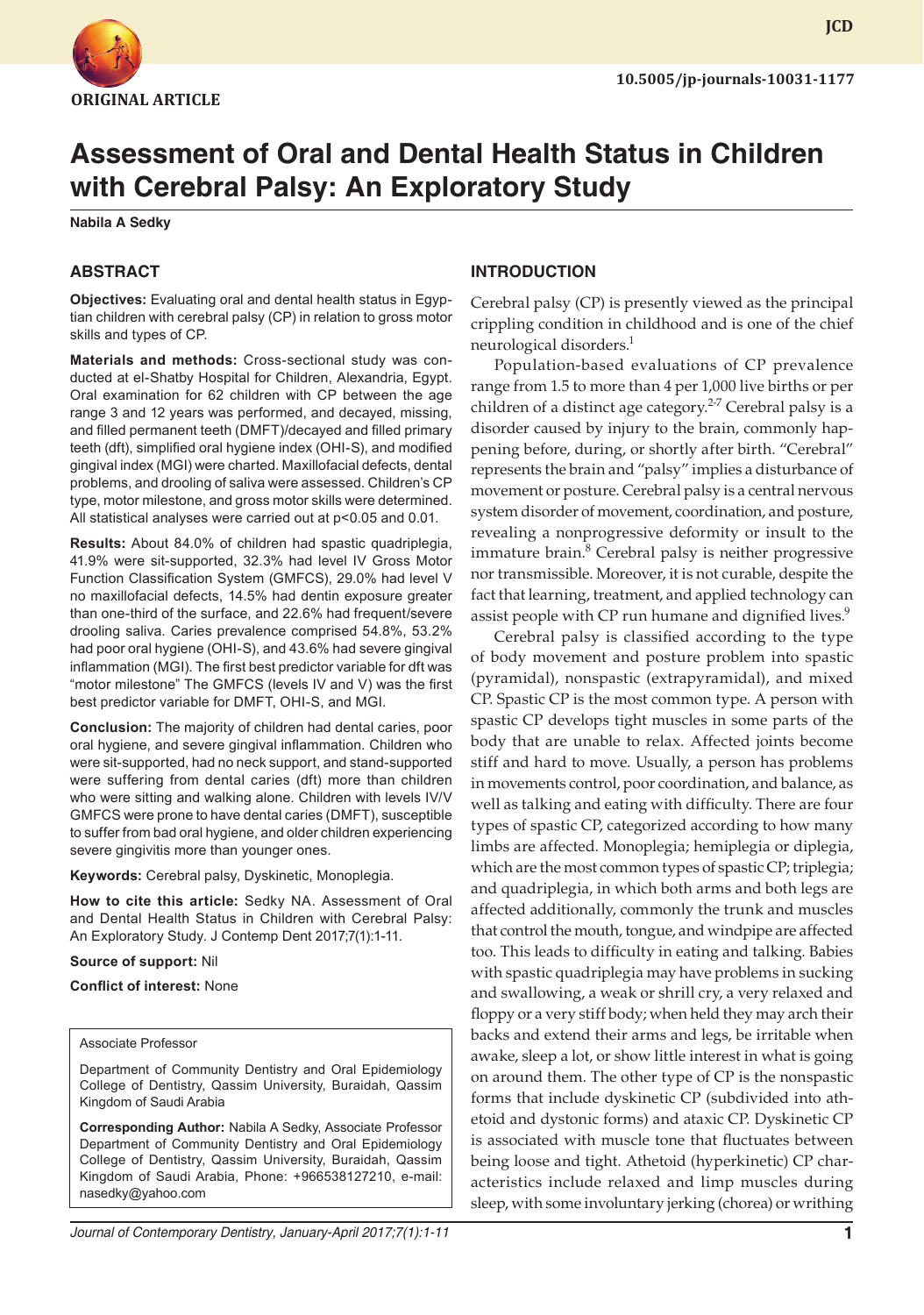(athetosis). If the face and mouth muscles are affected, problems may develop related to unusual facial expressions, drooling, speaking, and choking when sucking, drinking, and eating. Ataxic CP is the rarest type and involves the entire body. Abnormal body movements affect the trunk, hands, arms, and legs. Ataxic CP causes problems with balance, exact movements, coordination, and hand control. The third type is mixed CP in which some children have symptoms of more than one type of CP. Additionally, total body CP is the type that affects the entire body to some degree. Complications of CP and other medical problems are more likely to develop when the entire body is involved rather than isolated parts. Total body CP may include any of the types of CP, spastic quadriplegic, dyskinetic, or ataxic.<sup>10-12</sup>

Studies have demonstrated that increased severity of the neurological damage in children with CP resulted in higher risk of oral diseases.<sup>13,14</sup> Children with CP regularly have physical, coordinative, sensory, intelligence, communication, and cognitive problems in implementing, detecting, and retaining self-care activities of daily living (ADLs), such as walking, showering, wearing clothes, teeth brushing, eating, talking, and ambulating.15,16 These challenges extremely influence their ADLs and lead to a deteriorated oral health condition in the form of high caries rate, decreased number and rate of restored teeth and/or poor quality restorations, as well as intense periodontal inflammation. Consequently, children with CP frequently necessitate intensive dental care.17-23 A previous study discovered that the decayed, missing and filled permanent surfaces (DMFS) of children with CP was 12.86, which was significantly higher than that of normal children that was 2.87; likewise, the dental plaque index was higher in children with  $\mathbb{CP}^{24}$  De Camargo and Antunes<sup>25</sup> in their study that was held in a specialized health care unit in São Paulo, Brazil, declared that 49.5% of children with CP had at least one untreated carious tooth. They have a poorer oral health condition than other children of similar age and geographic location, for both the primary and permanent dentition. On the contrary, an earlier study carried out in Denmark revealed that children with CP, severe mental retardation (MR), and motor disturbances had a lower DMFS index and a higher caries-free rate than normal children, meaning that the dental health condition of children with CP and MR could be superior to that of children with CP but without MR, and even better than normal children, through the influence of preventive strategies as dental health education and fluoride application.<sup>26</sup> In contrast, another survey conducted on CP children attending special schools in Leeds, England, disclosed that the caries status of children with CP was similar to that of normal children.18 However, they had less restorations,

more extractions, minimal access to dental care, as well as poor oral hygiene and periodontal health, in addition to more dental plaque, gingivitis, and overjets. Additionally, this group of children demonstrated severe attrition of both primary and permanent dentitions.<sup>18</sup>

Moreover, recently in 2015, Sinha et al<sup>27</sup> demonstrated that Indian children with CP had higher caries, poor oral hygiene, and class II malocclusion when compared with controls; this chiefly may be because of their compromised general health condition as well as lack of dental awareness.

The oral health status of children with CP, considering gross motor skills and types of CP, has not previously been reported in Egypt. As this group of children is considered an important segment of the population, the aim of this study was to assess the oral and dental health status among a group of Egyptian children with CP attending el-Shatby Hospital for Children in relation to gross motor skills and types of CP. In particular, the current study concerned about decayed, missing and filled permanent teeth (DMFT) index, decayed and filled primary teeth (dft) index, and oral hygiene status of CP children measured by simplified oral hygiene index (OHI-S) as well as modified gingival index (MGI). The outcomes achieved would serve as baseline data for planning oral health preventive programs aimed at enhancing the dental care in the future as well as improving the oral health of this group of children.

## **MATERIALS AND METHODS**

This cross-sectional study was conducted at el-Shatby Hospital for Children, Alexandria Faculty of Medicine, Alexandria University, Egypt. Alexandria University Children's Hospital is the main pediatric hospital in the North Coast Region. It serves as a tertiary referral center for four governorates: Alexandria, Beheira, Matrouh, and Kafr El Sheikh. It has about 264 inpatient beds with more than 70,800 acute admissions a year. The study sample consisted of 10% of CP children attending the outpatient specialty clinics selected randomly in each visit to the clinics between May and October 2015, after getting prior permission from the relevant authorities and the approval of the Dental Ethical Committee for the study protocol that was performed in accordance with the World Medical Association Declaration of Helsinki principles for Medical Research involving human subjects to maintain the ethics. $28$  The nature of the study was clarified to the parents/caregivers through an informed consent; in case of agreement, they were requested to sign the written consent.

Children's medical records were reviewed for demographic and clinical data, including age, gender, CP

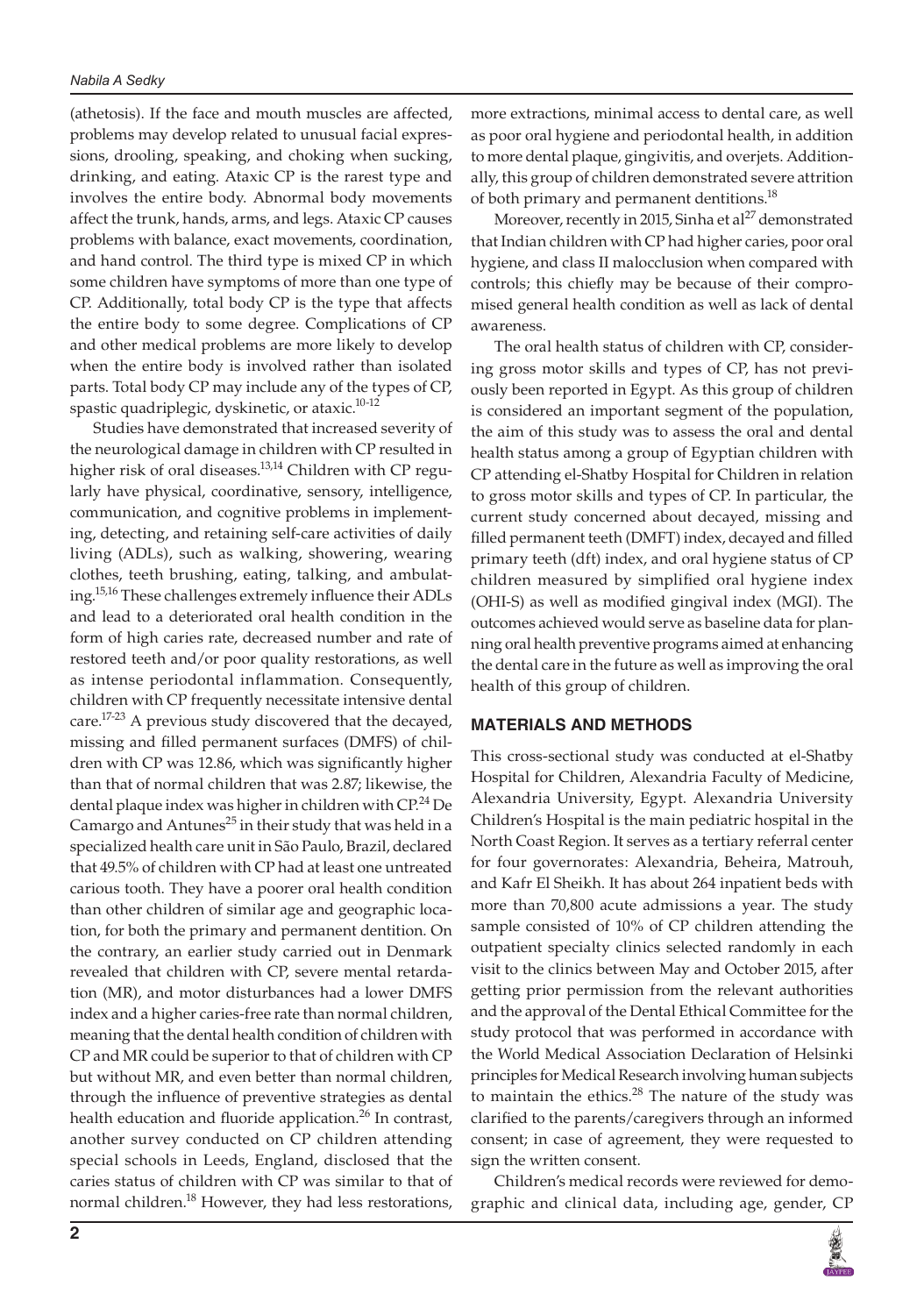type, and Gross Motor Function Classification System (GMFCS); a proforma was filled including these data. The participating children were classified as spastic, dyskinetic, ataxic, or mixed type of CP child according to Swedish classification system.<sup>29</sup> Additionally, the children with CP were classified according to  $GMFCS$ <sup>30</sup> Exclusion criteria were: Associated disorders, such as MR, and children aged below 3 years and above 12 years.

After the exclusion of nonconformity cases, the sample size consisted of a total of 62 CP children who were subjected to oral examination by one examiner. Children were examined in the outpatient clinic for both hard and soft dental tissues, lying on a bed under the natural light using sterile plane mouth mirror following the criteria recommended by the World Health Organization (WHO) 2013.<sup>31</sup> All examinations were visual, and no probes were used due to the difficult behavior of the CP children, and to ensure the safety of the child and examiner during the examination process.

Dental health status of the participants was measured by using DMFT and dft indices according to WHO, Oral Health Assessment Form for Children, 2013.<sup>31</sup> Also, clinical measurement of tooth wear was detected by using the Simplified scoring criteria for Tooth Wearing Index, 2004.<sup>32</sup> According to the index, the teeth were assessed as followed: 0, no wear in dentin; 1, dentin just visible (including cupping) or dentin exposed less than one-third of surface; 2, dentin exposure greater than one-third of surface; and 3, exposure of pulp or secondary dentin. Additionally, the presence or absence of maxillofacial defects as cleft lip/ palate, as well as bruxism was identified and the eruption status of the contributing children was observed in the form of normal or delayed eruption. The children were checked also for the presence of other oral conditions. Drooling control was assessed by applying the scale developed by Thomas-Stonell and Greenberg,<sup>33</sup> Drooling Frequency and Severity Scale (DFSS). Determination of drooling severity and frequency was based on the method of observation regulated in appointments with the parents/caregivers and concerned physiotherapists. Drooling status of the CP children was specified numerically by applying the DFSS. $33$  With regard to the scale, drooling severity was evaluated as followed: 1, dry (no drooling); 2, mild (humid lips only); 3, moderate (humid lips and chin); 4, severe (clothing begins to be affected); and 5, profuse (clothes, hands, and objects are wet). Drooling frequency was assessed as followed: 1, no drooling; 2, occasionally drools (not every day); 3, frequently drools (part of the day); and 4, constantly drools.

Oral hygiene status of the participating children was evaluated by means of OHI-S for ages 4 to 6 and 7 to 10 (deciduous and mixed dentition), $34$  with slight modification in the age range. For oral hygiene assessment,

children were divided into two groups: (1) 4 to 6 years and below; (2) 7 to 10 years and above. The criteria described by Green and Vermillion,<sup>35</sup> were selected. Calculus was excluded. For the ages 4 to 6 years and below, the labial surfaces of the 54, 61, 82 and the lingual surface of 75 were selected, and for the mixed dentition (7–10 years and above) the labial surface of 26 and the lingual surface of 46 were added. For interpretation of the findings, the OHI-S (simplified debris index) was scored as follows: 0.0 to  $0.6 =$  good oral hygiene;  $0.7$  to  $1.8 =$  fair oral hygiene; 1.9 to  $3.0$  = poor oral hygiene.<sup>34</sup> Finally, the MGI<sup>36</sup> was used to assess the prevalence and severity of gingivitis among the participating children. This index is strictly based on noninvasive approach, i.e., visual examination only without any probing. To achieve MGI, labial and lingual surfaces of the gingival margins and the interdental papilla of all erupted teeth were examined and scored as follows: 0, normal (absence of inflammation); 1, mild inflammation (slight change in color, little change in texture) of any portion of the gingival unit; 2, mild inflammation of the entire gingival unit; 3, moderate inflammation (moderate glazing, redness, edema, and/or hypertrophy) of the gingival unit; and 4, severe inflammation (marked redness and edema/hypertrophy, spontaneous bleeding, or ulceration) of the gingival unit. For interpretation of the outcomes, a modification was applied to the method of interpretation of gingival index  $(GI),$ <sup>37</sup> and the MGI was scored as follows: 0.1 to 1.0 = mild inflammation of any portion of the gingiva; 1.1 to 2.0 = mild inflammation of the entire gingiva; 2.1 to 3.0 = moderate inflammation, and 3.1 to  $4.0$  = severe inflammation.

To make sure that intraexaminer reliability is achieved, a blind reexamination of 6 CP children was performed  $(10\% \text{ of the sample})$  and the Cohen's kappa score<sup>38</sup> was found to be 0.91.

## **Statistical Analysis**

Statistical analysis was conducted using the Statistical Package for the Social Sciences program (version 19.0 for windows, SPSS Inc., Chicago, USA). All statistical analyses were carried out at a significance level less than 0.05 and 0.01. The data were analyzed for frequency distributions. Data were subjected to descriptive statistics like frequencies, percentages, and cross-tabulation. Pearson's correlation coefficient was used to investigate associations between the studied variables. Lastly, linear regression analysis was conducted to figure out which factors have the main effect on the studied condition.

## **RESULTS**

The study included 62 children suffering from CP, 61.3% boys and 38.7% girls, with an average age of 6.5 years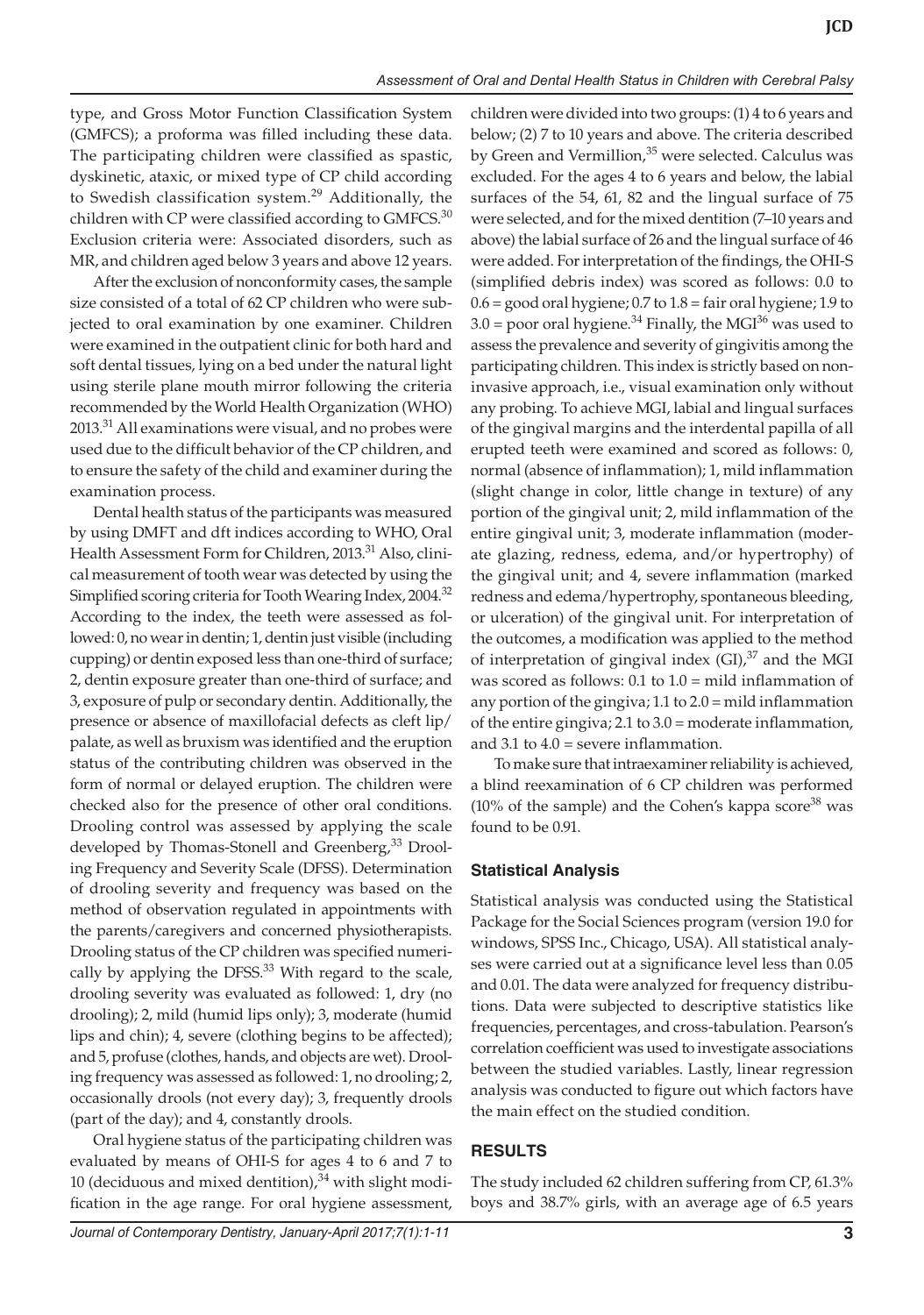(standard deviation  $[SD] \pm 2.6$  years) and the age range was 3 to 12 years, with 45.2% of the participants in the age category "less than 6 years old," 29.0% in the age group "6 to less than 9 years old" and 28.8% "9 years and more."

Table 1 reveals the types of CP, motor milestone, and the GMFCS among the studied group. It was found that the majority of the children (83.9%) were suffering from spastic quadriplegia CP, while 6.5% of the studied children were suffering from ataxic CP and the same percentage of children were suffering from spastic diplegia. Finally, only 3.2% of the studied children had right hemiplegia. About 42.0% of the studied subjects were sit-supported, followed by 16.0% who were stand supported. On the contrary, more than one-fifth (22.6%) of the studied subjects had no neck support, and less than 10% were sitting alone as well as walking alone. Concerning the GMFCS for CP, it was found that 32.3% of the studied group had self-mobility with limitations or may use powered mobility (level IV), followed by 29.0% who were transported in a manual wheelchair (level V) and 19.4% of the children walked with limitations (level II).

Regarding the maxillofacial defects as well as oral and dental problems of the participants, all the studied subjects had no maxillofacial defects, whereas only 19.4% of the children had bruxism. Concerning the tooth wearing index, the majority of children (71.0%) had normal teeth, whereas just 14.5% had dentin exposure greater

| <b>Table 1:</b> Types of CP, motor milestone, and GMFCS among the |                            |  |  |
|-------------------------------------------------------------------|----------------------------|--|--|
|                                                                   | studied group ( $n = 62$ ) |  |  |

|                 | Variable                | Frequency | Percent |
|-----------------|-------------------------|-----------|---------|
| Diagnosis       | Ataxic                  | 4         | 6.5     |
|                 | Spastic quadriplegia    | 52        | 83.9    |
|                 | Spastic diplegia        | 4         | 6.5     |
|                 | Spastic hemiplegia (Rt) | 2         | 3.2     |
| Motor milestone | Sit-supported           | 26        | 41.9    |
|                 | Stand-supported         | 10        | 16.1    |
|                 | No neck support         | 14        | 22.6    |
|                 | Sit alone               | 6         | 9.7     |
|                 | Walk alone              | 6         | 9.7     |
| <b>GMFCS</b>    | Level I                 | 2         | 3.2     |
|                 | Level II                | 12        | 19.4    |
|                 | Level III               | 10        | 16.1    |
|                 | Level IV                | 20        | 32.3    |
|                 | Level V                 | 18        | 29.0    |

than one-third of the surface. With regard to the other oral conditions, 6.5% of the children had open bite and developed class II, while 8.1% had heavy food accumulation, 4.8% showed history of oral ulcers, and 6.5% were experiencing malocclusion. Furthermore, only 32.3% of the participating children were suffering from delayed eruption. Moreover, merely 33.9% of the studied group had no drooling of saliva, with 22.6% had frequent and severe drooling and 19.4% were suffering from constant profuse drooling of saliva (Table 2).

| Variable               |                                                                                                 | Frequency | Percent      |
|------------------------|-------------------------------------------------------------------------------------------------|-----------|--------------|
| Maxillofacial defects  | Yes                                                                                             | 0         | $\mathbf{0}$ |
|                        | <b>No</b>                                                                                       | 62        | 100          |
| <b>Bruxism</b>         | Yes                                                                                             | 12        | 19.4         |
|                        | <b>No</b>                                                                                       | 50        | 80.6         |
| Tooth wearing index    | Normal tooth                                                                                    | 44        | 71           |
|                        | No wear into dentin                                                                             | 3         | 4.8          |
|                        | Dentin just visible (including cupping) or dentin exposed for less<br>than one-third of surface | 4         | 6.5          |
|                        | Dentin exposure greater than one-third of surface                                               | 9         | 14.5         |
|                        | Exposure of pulp or secondary dentin                                                            | 2         | 3.2          |
| Other oral conditions  | Open bite and developing class II                                                               | 4         | 6.5          |
|                        | Heavy food accumulation                                                                         | 5         | 8.1          |
|                        | History of oral ulcers                                                                          | 3         | 4.8          |
|                        | Malocclusion                                                                                    | 4         | 6.5          |
| <b>Eruption status</b> | Normal eruption                                                                                 | 42        | 67.7         |
|                        | Delayed eruption                                                                                | 20        | 32.3         |
| Drooling of saliva     | <b>Drooling severity</b>                                                                        |           |              |
|                        | Dry, no drooling                                                                                | 21        | 33.9         |
|                        | Mild: Humid lips only                                                                           | 4         | 6.5          |
|                        | Moderate: Humid lips and chin                                                                   | 11        | 17.7         |
|                        | Severe: Clothing begins to be affected                                                          | 14        | 22.6         |
|                        | Profuse: Clothes, hands, and objects are wet                                                    | 12        | 19.4         |
|                        | <b>Drooling frequency</b>                                                                       |           |              |
|                        | No drooling                                                                                     | 21        | 33.9         |
|                        | Occasionally drools                                                                             | 15        | 24.2         |
|                        | Frequently drools                                                                               | 14        | 22.6         |
|                        | Constantly drools                                                                               | 12        | 19.4         |

**Table 2:** Maxillofacial defects as well as oral and dental problems of the studied group (n = 62)

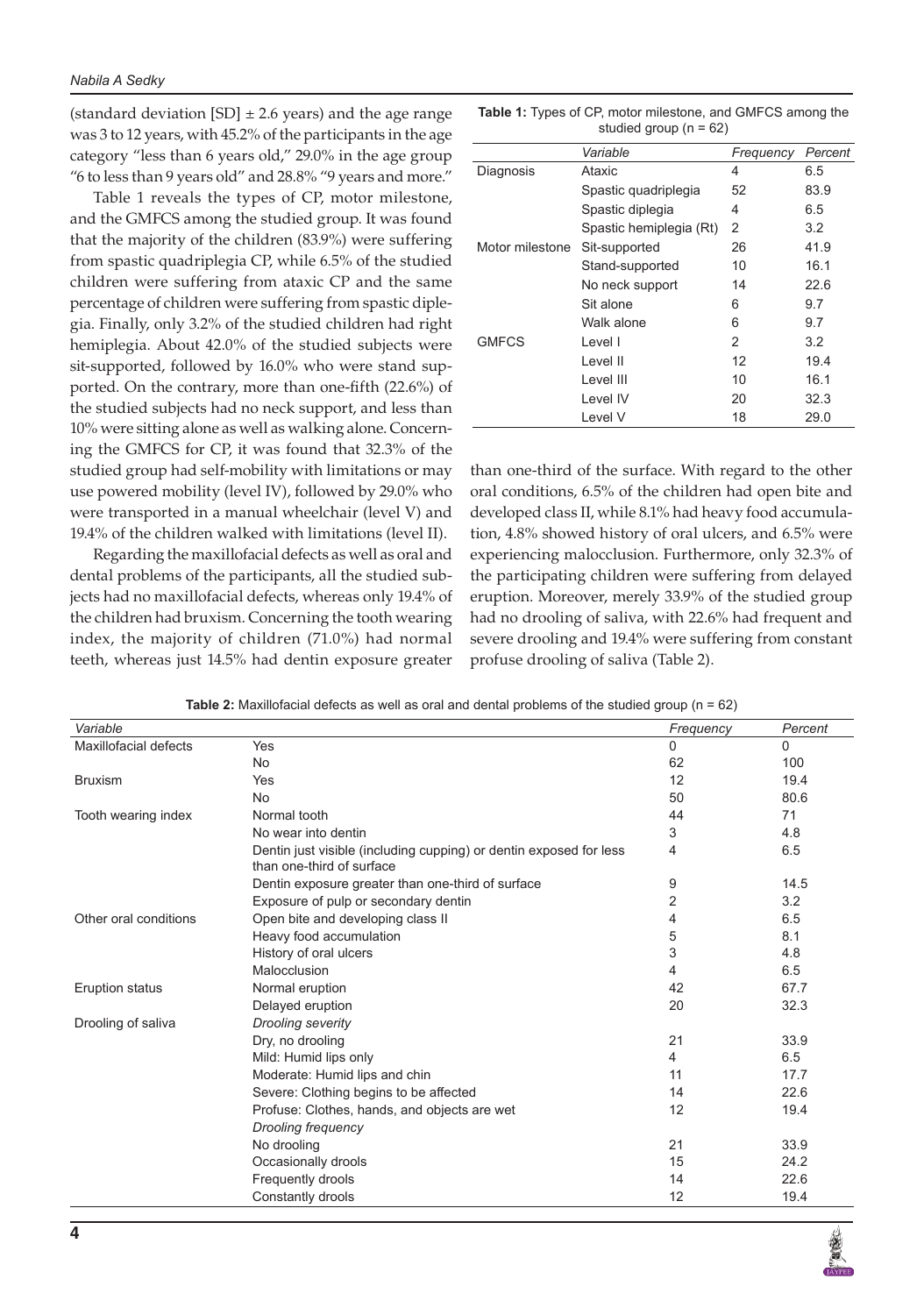| Assessment of Oral and Dental Health Status in Children with Cerebral Palsy |  |  |  |  |
|-----------------------------------------------------------------------------|--|--|--|--|
|                                                                             |  |  |  |  |

|                   |                                 | <b>Table 3:</b> Dental and oral hygiene status of the studied group $(n = 62)$ |                      |                  |
|-------------------|---------------------------------|--------------------------------------------------------------------------------|----------------------|------------------|
| Variable          |                                 |                                                                                | Frequency            | Percent          |
| <b>DMFT</b> index | Caries prevalence               | Children who are caries free                                                   | 28                   | 45.2             |
|                   |                                 | Children with carious teeth                                                    | 34                   | 54.8             |
|                   | Caries distribution*            | Upper anterior carious teeth                                                   | 18                   | 29.0             |
|                   |                                 | Upper posterior carious teeth                                                  | 25                   | 40.3             |
|                   |                                 | Lower anterior carious teeth                                                   | 8                    | 12.9             |
|                   |                                 | Lower posterior carious teeth                                                  | 29                   | 46.8             |
|                   |                                 | Mean $(\pm SD)$                                                                | $4.18 \ (\pm 5.60)$  |                  |
|                   |                                 | Minimum                                                                        | 0                    |                  |
|                   |                                 | Maximum                                                                        | 22                   |                  |
|                   |                                 | Age frequency (%)                                                              |                      | Total frequency  |
| OHI-S             | Score                           | 4–6 years and below                                                            | 7-10 years and above | (%) within age   |
|                   | Good                            | 19 (52.8)                                                                      | 5(19.2)              | 24 (38.7)        |
|                   | Fair                            | 2(5.6)                                                                         | 3(11.5)              | 5(8.1)           |
|                   | Poor                            | 15 (41.7)                                                                      | 18 (69.2)            | 33(53.2)         |
|                   |                                 | Mean $(\pm SD)$                                                                | $1.60 (\pm 1.10)$    |                  |
|                   |                                 | Minimum                                                                        | 0                    |                  |
|                   |                                 | Maximum                                                                        | 3                    |                  |
|                   |                                 | Age frequency (%)                                                              |                      | Total frequency  |
| <b>MGI</b>        | Score                           | 4-6 years and below                                                            | 7-10 years and above | $(%)$ within age |
|                   | Normal                          | 6(16.7)                                                                        | 3(11.5)              | 9(14.5)          |
|                   | Mild inflammation               | 4(11.1)                                                                        | 0(0.0)               | 4(6.5)           |
|                   | Mild inflammation of the entire | 9(25.0)                                                                        | 2(7.7)               | 11(17.7)         |
|                   | gingival unit                   |                                                                                |                      |                  |
|                   | Moderate inflammation           | 5(13.9)                                                                        | 6(23.1)              | 11(17.7)         |
|                   | Severe inflammation             | 12(33.3)                                                                       | 15 (57.7)            | 27(43.6)         |
|                   |                                 | Mean $(\pm SD)$                                                                | $1.64 \ (\pm 1.05)$  |                  |
|                   |                                 | Minimum                                                                        | 0                    |                  |
|                   |                                 | Maximum                                                                        | 3                    |                  |

**Table 3:** Dental and oral hygiene status of the studied group (n = 62)

\*Percent of affected teeth

Table 3 represents the distribution of dental and oral hygiene status of the studied subjects. It was found that caries prevalence constituted 54.8% among the participating children, with dft index mean  $(\pm SD) = 2.77 (\pm 4.59)$ and DMFT index mean  $(\pm SD) = 1.43$   $(\pm 3.12)$ . The most affected teeth by caries were the lower posteriors (85.3%) followed by the upper posterior teeth (73.5%), then the upper anterior teeth (52.9%), and the least affected teeth were the lower anterior (23.5%). With regard to the oral hygiene status of the participants, the majority of children (53.2%) had poor oral hygiene represented through the OHI-S with a mean index  $(\pm SD) = 1.60$   $(\pm 1.10)$  in which 69.2% of older children in the age of 7 to 10 years and above had poor oral hygiene, and severe gingival inflammation (43.6%) represented by the MGI with a mean index  $(\pm SD) = 1.64 (\pm 1.05)$ , where 57.7% of children 7 to 10 years and above had severe gingivitis.

Table 4 represents Pearson's correlation coefficient between different studied variables. A strong correlation was detected between the diagnosis of CP and the other oral conditions, eruption status, dft, and oral hygiene status (OHI-S). Moreover, a correlation was found between the motor milestone and the other oral conditions that affect this group of children as well as dft index. Finally, a strong correlation was registered between the GMFCS for CP and drooling of saliva, tooth wearing index, DMFT index, and the oral hygiene status in the form of OHI-S as well as the MGI.

Table 5 portrays the effect of each independent variable in relation to CP assessed by caries index for deciduous teeth (dft). Out of the ten variables studied, only one variable was statistically associated with caries index for deciduous teeth (dft). The first best predictor variable for dft index was "motor milestone," where those children who were sit-supported had no neck support and those who were stand-supported were suffering from dental caries (dft) 21.6 times more than those children who were sitting and walking alone.

Additionally, Table 6 illustrates the effect of each independent variable in relation to CP assessed by caries index for permanent teeth (DMFT). It was detected that out of 10 variables studied, again only one variable was statistically associated with the occurrence of dental caries. The GMFCS was found to be the first best predictor variable for DMFT index, where those children who had self-mobility with limitations or may use powered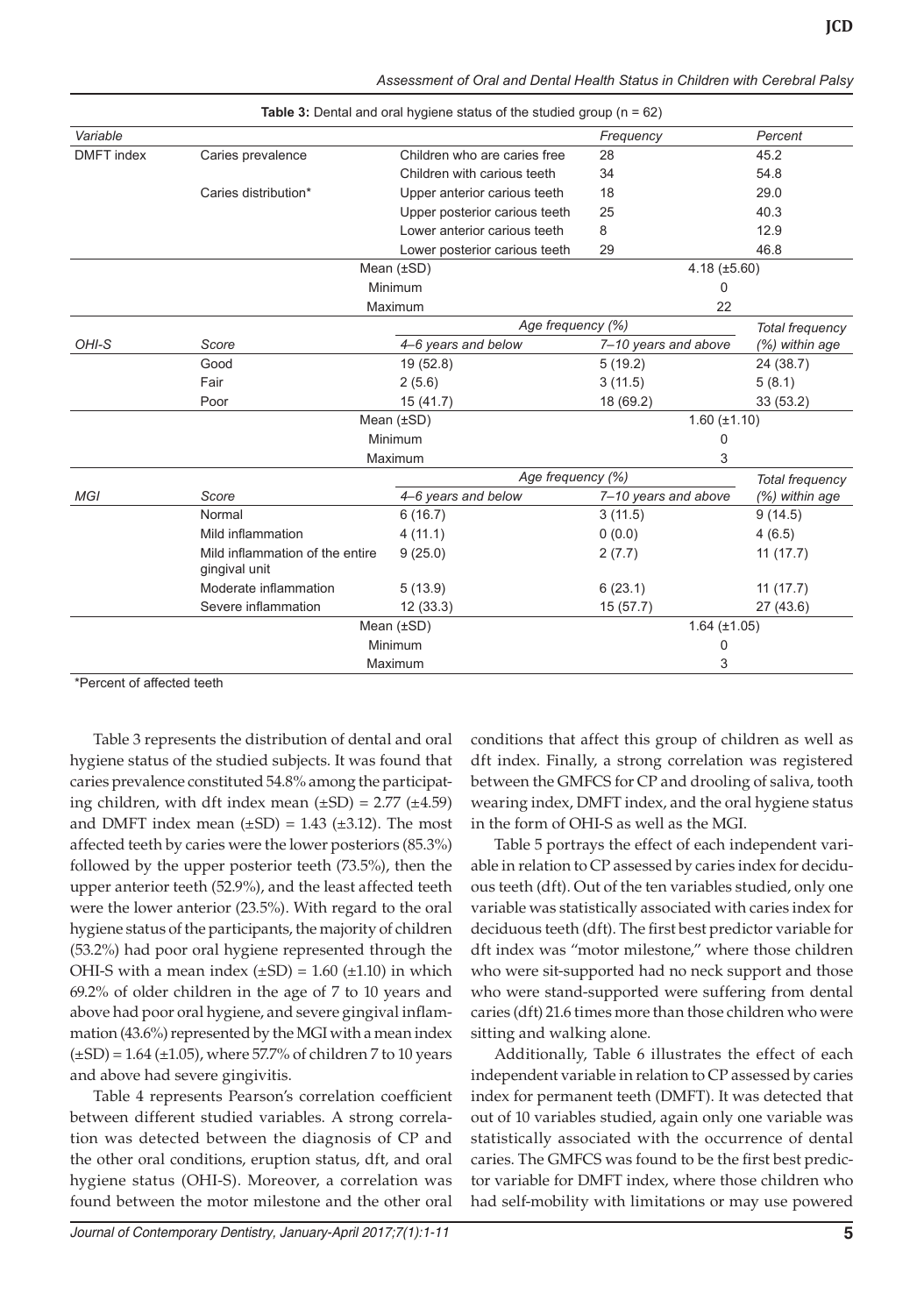|                       |                  | <b>Diagnosis</b> | milestone<br>Motor | GMFCS     | Age                       | Gender   | Drooling<br>of saliva | wearing<br>index<br>Tooth | Bruxism  | conditions<br>Other oral | Eruption<br>status | <b>DMFT</b> | đħ        | OHI-S<br>score | MGI score |
|-----------------------|------------------|------------------|--------------------|-----------|---------------------------|----------|-----------------------|---------------------------|----------|--------------------------|--------------------|-------------|-----------|----------------|-----------|
| Diagnosis             | ≃                |                  |                    |           |                           |          |                       |                           |          |                          |                    |             |           |                |           |
|                       | ൨                |                  |                    |           |                           |          |                       |                           |          |                          |                    |             |           |                |           |
| Motor milestone       | ≃                | $0.26*$          |                    |           |                           |          |                       |                           |          |                          |                    |             |           |                |           |
|                       | ൨                | 0.044            |                    |           |                           |          |                       |                           |          |                          |                    |             |           |                |           |
| GMFCS                 | ≃                | $0.27*$          | 0.10               |           |                           |          |                       |                           |          |                          |                    |             |           |                |           |
|                       | ൨                | 0.032            | 0.446              |           |                           |          |                       |                           |          |                          |                    |             |           |                |           |
| Age                   | ≃                | $-0.14$          | 0.17               | 0.22      |                           |          |                       |                           |          |                          |                    |             |           |                |           |
|                       | ௨                | 0.294            | 0.196              | 0.080     |                           |          |                       |                           |          |                          |                    |             |           |                |           |
| Gender                | ≃                | $-0.23$          | 0.12               | $-0.15$   | $\circ$<br>$\overline{C}$ |          |                       |                           |          |                          |                    |             |           |                |           |
|                       | ௨                | 0.068            | 0.339              | 0.248     | 0.442                     |          |                       |                           |          |                          |                    |             |           |                |           |
| Drooling of saliva    | ≃                | 0.09             | $-0.02$            | $0.35***$ | $-0.04$                   | $-0.13$  |                       |                           |          |                          |                    |             |           |                |           |
|                       | ௨                | 0.479            | 0.860              | 0.005     | 0.780                     | 0.311    |                       |                           |          |                          |                    |             |           |                |           |
| Tooth wearing index   | ≃                | $-0.08$          | 0.19               | $0.36**$  | 0.23                      | $-0.05$  | $0.34***$             |                           |          |                          |                    |             |           |                |           |
|                       | ൨                | 0.559            | 0.146              | 0.004     | 0.078                     | 0.713    | 0.007                 |                           |          |                          |                    |             |           |                |           |
| Bruxism               | ≃                | $-0.06$          | 0.14               | 0.05      | $-0.11$                   | $-0.22$  | 0.18                  | $0.62***$                 |          |                          |                    |             |           |                |           |
|                       | ≏                | 0.628            | 0.289              | 0.707     | 0.411                     | 0.083    | 0.166                 | 0.000                     |          |                          |                    |             |           |                |           |
| Other oral conditions | œ                | $0.31*$          | $0.28*$            | 0.20      | $0.34***$                 | $-0.12$  | 0.08                  | 0.19                      | 0.13     |                          |                    |             |           |                |           |
|                       | ௨                | 0.015            | 0.029              | 0.121     | 0.007                     | 0.365    | 0.547                 | 0.142                     | 0.332    |                          |                    |             |           |                |           |
| Eruption status       | ≃                | $0.26*$          | $-0.08$            | $-0.03$   | $-0.02$                   | $-0.18$  | 0.23                  | $-0.01$                   | $-0.28*$ | 0.00                     |                    |             |           |                |           |
|                       | ௨                | 0.037            | 0.547              | 0.794     | 0.859                     | 0.162    | 0.073                 | 0.918                     | 0.027    | 0.984                    |                    |             |           |                |           |
| DMFT                  | œ                | $-0.02$          | $-0.13$            | $0.51**$  | $\circ$<br>$-0.1$         | 0.07     | $-0.12$               | $-0.14$                   | $-0.23$  | 0.01                     | $-0.14$            |             |           |                |           |
|                       | ൨                | 0.890            | 0.305              | 0.000     | 0.213                     | 0.611    | 0.348                 | 0.301                     | 0.075    | 0.945                    | 0.297              |             |           |                |           |
| も                     | ≃                | $0.63**$         | $0.47***$          | 0.05      | $-0.06$                   | $-0.32*$ | $0.32*$               | $-0.03$                   | $-0.01$  | 0.10                     | 0.22               | 0.02        |           |                |           |
|                       | ௨                | 0.000            | 0.000              | 0.699     | 0.641                     | 0.010    | 0.010                 | 0.801                     | 0.929    | 0.437                    | 0.093              | 0.858       |           |                |           |
| OHI-S score           | ≃                | $0.26*$          | $-0.09$            | $0.38***$ | $0.31*$                   | 0.10     | 0.19                  | $0.27*$                   | 0.03     | 0.23                     | $-0.02$            | $0.31*$     | $0.35***$ |                |           |
|                       | $\mathsf \Omega$ | 0.043            | 0.502              | 0.002     | 0.014                     | 0.459    | 0.130                 | 0.032                     | 0.822    | 0.078                    | 0.855              | 0.016       | 0.006     |                |           |
| MGI score             | ≃                | 0.24             | $-0.09$            | $0.41**$  | $0.34***$                 | 0.03     | 0.23                  | $0.34***$                 | 0.04     | 0.22                     | 0.02               | $0.30*$     | $0.37**$  | $0.97***$      |           |
|                       | $\Omega$         | 0.060            | 0.481              | 0.001     | 0.006                     | 0.846    | 0.075                 | 0.007                     | 0.741    | 0.088                    | 0.887              | 0.018       | 0.003     | 0.000          |           |

**REAL**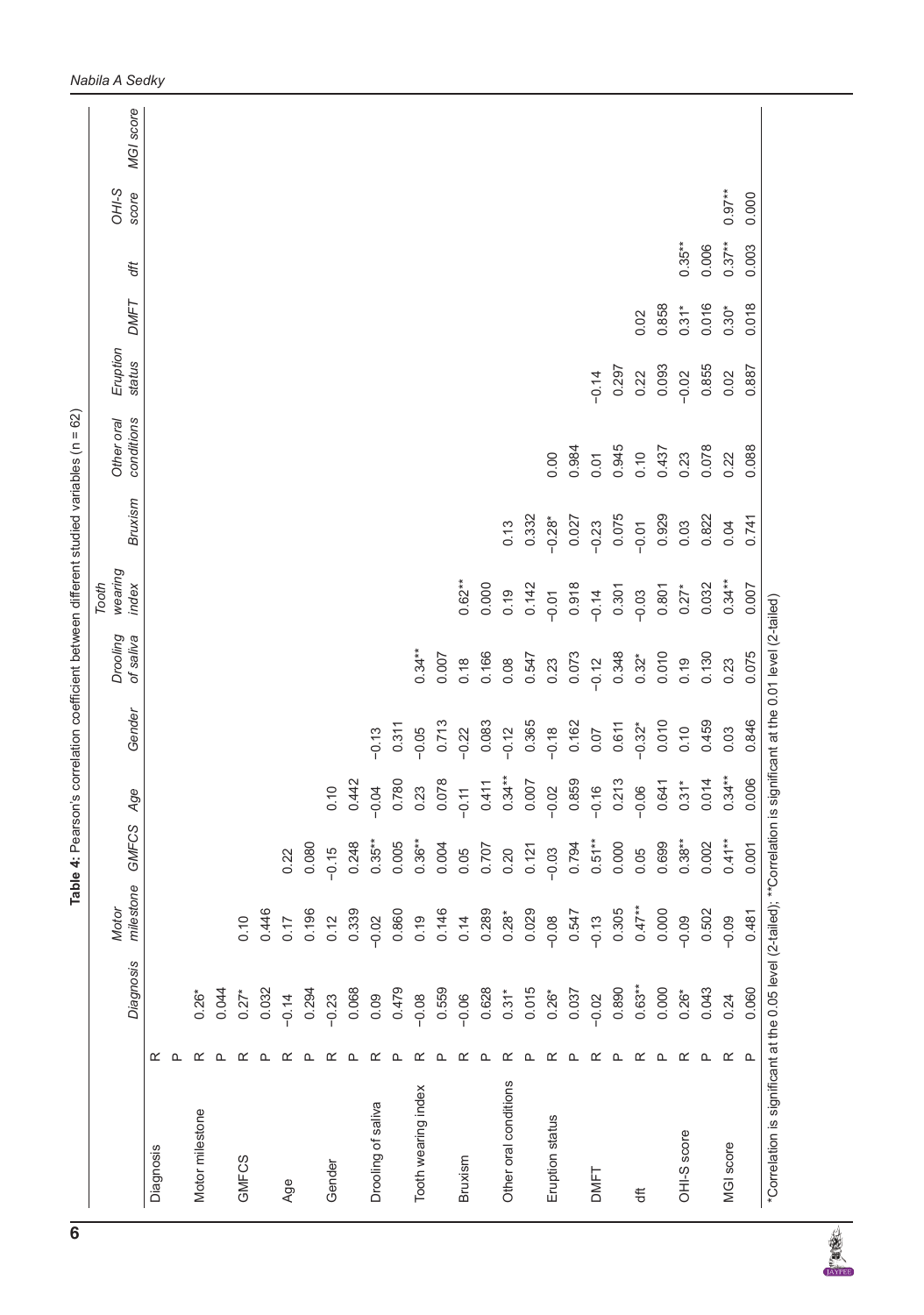| Assessment of Oral and Dental Health Status in Children with Cerebral Palsy |  |  |
|-----------------------------------------------------------------------------|--|--|
|                                                                             |  |  |

|       |                         | Table 5: Significant variables related to CP assessed by dft index based on linear regression analysis |                              |       |              |          |         |
|-------|-------------------------|--------------------------------------------------------------------------------------------------------|------------------------------|-------|--------------|----------|---------|
|       |                         | Unstandardized<br>coefficients                                                                         | Standardized<br>coefficients |       |              |          |         |
| Model | Variables               | в                                                                                                      | Beta                         | $R^2$ | $R^2$ change |          | p-value |
|       | (Constant)              | 3.037                                                                                                  |                              | 0.216 | 0.216        | 4.005    | 0.000   |
|       | Motor milestone         | $-0.828$                                                                                               | $-0.465$                     |       |              | $-2.676$ | 0.013   |
|       | Denendent variable: Dft |                                                                                                        |                              |       |              |          |         |

pendent variable: Dft

| Table 6: Significant variables related to CP assessed by DMFT index based on linear regression analysis |  |  |
|---------------------------------------------------------------------------------------------------------|--|--|
|---------------------------------------------------------------------------------------------------------|--|--|

|                          |                | Unstandardized<br>coefficients | Standardized<br>coefficients |                |              |          |         |
|--------------------------|----------------|--------------------------------|------------------------------|----------------|--------------|----------|---------|
| Model                    | Variables      | В                              | Beta                         | $\mathsf{R}^2$ | $R^2$ change |          | p-value |
|                          | (Constant)     | 7.517                          |                              | 0.263          | 0.263        | 4.724    | 0.000   |
|                          | <b>GMFCS</b>   | $-0.192$                       | $-0.513$                     |                |              | $-3.275$ | 0.003   |
| $\overline{\phantom{a}}$ | _ _ _ _ _<br>. |                                |                              |                |              |          |         |

Dependent variable: DMFT

**Table 7:** Significant variables related to CP assessed by OHI-S based on linear regression analysis

|                           |              | Unstandardized<br>coefficients | Standardized<br>coefficients |         |              |       |         |
|---------------------------|--------------|--------------------------------|------------------------------|---------|--------------|-------|---------|
| Model                     | Variables    |                                | Beta                         | $\,R^2$ | $R^2$ change |       | p-value |
|                           | (Constant)   | 0.665                          |                              | 0.147   | 0.147        | 2.088 | 0.041   |
|                           | <b>GMFCS</b> | 0.045                          | 0.382                        |         |              | 3.221 | 0.002   |
| Donandont variable: OUI C |              |                                |                              |         |              |       |         |

Dependent variable: OHI-S

**Table 8:** Significant variables related to CP assessed by modified gingival index based on linear regression analysis

|       |              | Unstandardized<br>coefficients | Standardized<br>coefficients |       |              |       |         |
|-------|--------------|--------------------------------|------------------------------|-------|--------------|-------|---------|
| Model | Variables    | B                              | Beta                         | $R^2$ | $R^2$ change |       | p-value |
|       | (Constant)   | 0.680                          |                              | 0.170 | 0.170        | 2.267 | 0.027   |
|       | <b>GMFCS</b> | 0.046                          | 0.413                        |       |              | 3.510 | 0.001   |
| 2     | (Constant)   | 0.132                          |                              |       |              | 0.351 | 0.727   |
|       | <b>GMFCS</b> | 0.040                          | 0.354                        | 0.237 | 0.066        | 3.029 | 0.004   |
|       | Age          | 0.106                          | 0.264                        |       |              | 2.265 | 0.027   |
|       | .            |                                |                              |       |              |       |         |

Dependent variable: MGI score

mobility (level IV), in addition to those who were transported in a manual wheelchair (level V) were 26.3 times prone to have dental caries (DMFT) than the rest of the children.

Furthermore, the effect of each independent variable in relation to CP was assessed by OHI-S. Out of the ten variables studied, only one variable was statistically associated with OHI-S. The first best predictor variable for oral hygiene was "GMFCS" as once again those children with levels IV and V were 14.7 times prone to suffer from bad oral hygiene more than children who had other levels of GMFCS (Table 7).

Finally, in Table 8, out of the 10 variables studied to detect the effect of each independent variable in relation to CP assessed by MGI, two variables were statistically associated with the manifestation of gingivitis. Again "GMFCS" was found to be the first best predictor variable for MGI as children with levels IV and V GMFCS were experiencing severe gingivitis 17.0 times more than chil-

*Journal of Contemporary Dentistry, January-April 2017;7(1):1-11* **7**

dren with levels I, II, and III GMFCS. "Age" constituted the second predictor variable, where older children with levels IV and V GMFCS were 6.6 times at higher risk of having severe gingivitis than younger children with I, II and III GMFCS levels.

# **DISCUSSION**

Several studies associated with dental disease in CP have been done in the West but till now no studies have been done to evaluate dental problems in CP children in Egypt. The purpose of this study was to assess the oral and dental health status in a group of Egyptian children with CP in order to explore the oral health status and dental problems of this group of children.

In the current study, the percentage of boys with CP was greater than that of girls, which is in accord with the findings of earlier studies. $24,25,39-41$  Additionally, the present study found a high percentage of children with a high degree of impairment (83.9% spastic quadriplegia),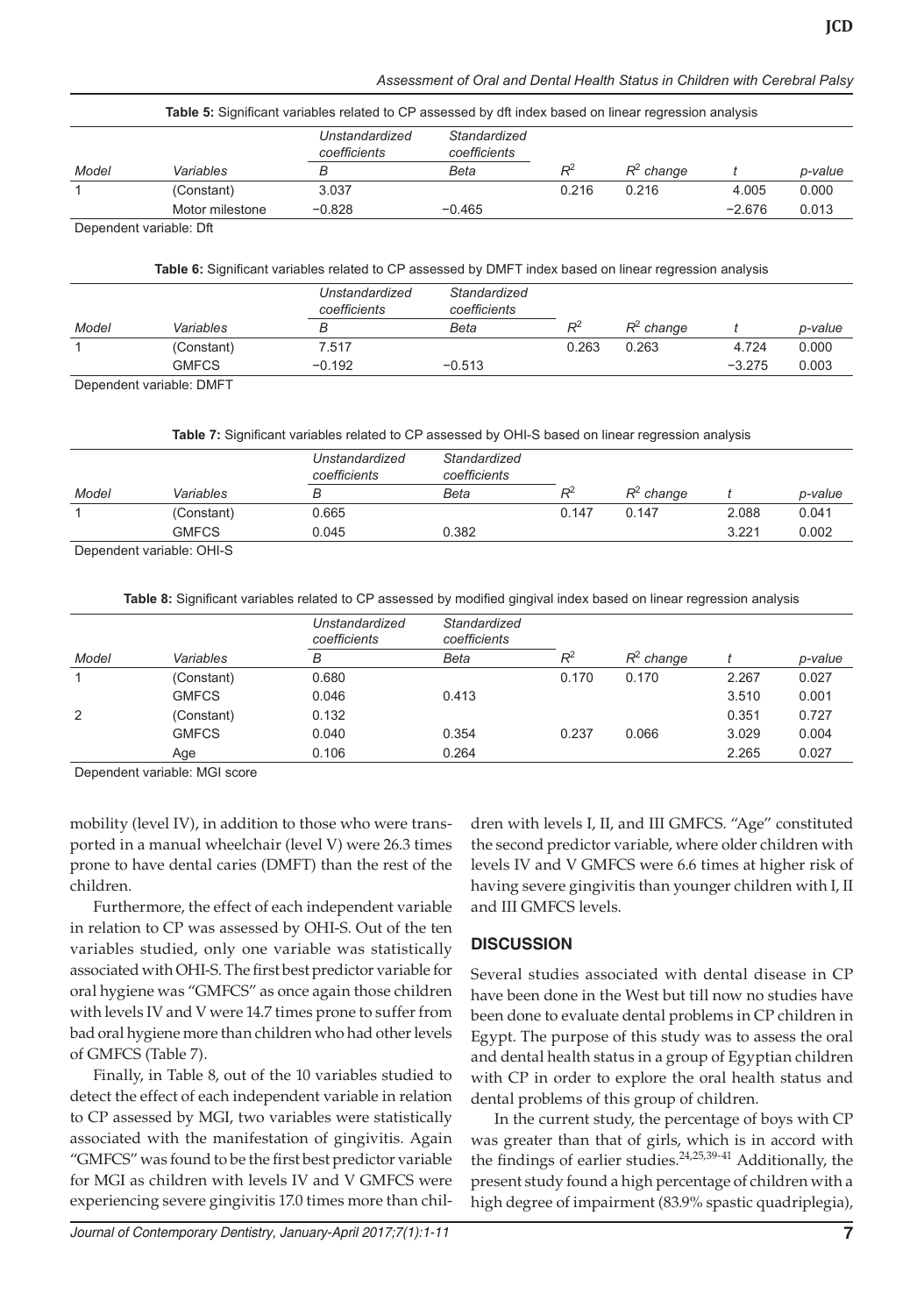which is comparable to the results of a study carried out in Brazil by Guerreiro and Garcias.<sup>41</sup> This profile of significant motor impairment potentially influenced the poor oral hygiene and severe gingival inflammation of the study sample as well as the presence of dental caries and drooling of saliva. The findings of this study are consistent with the outcome of an epidemiological survey carried out in 14 European countries, in which CP is more prevalent among males, with a superiority of the spastic form of the disease over the other types.<sup>42</sup>

Results of the current study revealed that no maxillofacial defects were found in the participating children; however, a low percentage of the children (19.4%) were suffering from bruxism, which is the habitual grinding of teeth, i.e., a common occurrence in people with CP. These results are not in agreement with previous findings in which a high prevalence of bruxism was reported in persons who have  $CP^{43,44}$  Moreover, only 14.5% of children had tooth wear in the form of dentin exposure greater than one-third of the surface. This finding is lower than the findings of previous studies $45-50$  and is higher than that reported by Alhammad, $51$  where only 9.3% of the examined CP Saudi children living in Riyadh had tooth wear. However, comparison between studies should be explained with concern due to the lack of consistency in diagnostic criteria and age groups. Numerous studies have been performed to detect the prevalence of malocclusion in CP children but with different results. Findings of the current study revealed that only 6.5% of the sharing CP children had malocclusion. These results are lower than the outcomes of Chandna et  $al<sub>2</sub>$ <sup>52</sup> where they found that 70.58% of spastic CP children attending the outpatient clinic of the Department of Pedodontics and Preventive Dentistry, Christian Dental College, Ludhiana, India, had class II malocclusion. Additionally, Strodel<sup>53</sup> discovered that spastic CP children had a greater propensity concerning class II malocclusion. The most important risk factors related with the severity of malocclusion in CP patients have been ascertained to be mouth breathing, lip incompetence, and long face.<sup>54</sup> In the present study, merely 6.5% of the children had anterior open bite; this result is lower than the findings of previous studies carried out by Giménez et al,<sup>55</sup> and Morales Chávez et al,<sup>56</sup> in which they reported that 62% as well as 30% respectively, of the studied samples had anterior open bite. Additionally, this outcome is inconsistent with the findings of Carmagnani et al,<sup>48</sup> where they pointed that spastic patients presented with an increased incidence of open bite. The existence of malocclusion, anterior open bite, lip hypotonicity, and lingual incompetence complicates lip sealing and transport of the food bolus toward the posterior zone of the oral cavity; as a result, the commencement of swallowing is complicated.<sup>24,57,58</sup> Tahmassebi and Luther<sup>58</sup> have

**8**

indicated a possible association between lip sealing and the presence of drooling in children with CP attending special schools in the county of Yorkshire. In the current work, two-thirds of the contributing CP children were suffering from drooling of saliva, with 22.6% having frequent and severe drooling and 19.4% experiencing constant profuse drooling of saliva. Moreover, 32.3% of the participating children had delayed eruption, which is coincident with the observations published by Rodrigues dos Santos et al, $^{24}$  where they concluded that there was a strong tendency toward delayed eruption of the permanent molars in CP patients in the metropolitan area of Sao Paulo in Brazil.

In the present study, caries prevalence comprised 54.8% among the participating children, which is higher than the findings of Chu and Lo,<sup>59</sup> where they noted that a high proportion of decayed teeth (43%) had been left untreated, indicating high caries involvement among Chinese students. Additionally, the caries experience in terms of mean dft/DMFT in this study was 2.77 and 1.43 respectively, which is higher than the findings of Chandna et al, $52$  where they found that dft/DMFT mean scores were 1.68 and 1.32 respectively. The current results are also higher than that of Chu and  $Lo<sub>1</sub>$ <sup>59</sup> where they reported that the DMFT score in their study was 1.2. The prevalence of high dft/DMFT investigated in CP children was referred to the lack of oral hygiene maintenance. Guaré and Ciamponi<sup>13</sup> registered that Brazilian children with CP had greater prevalence of dental caries in the primary dentition than normal children. On the contrary, Du et al, $50$  in their study conducted in special child care centers in Hong Kong, revealed that children with and without CP had similar caries experiences. Moreover, previous studies declared that CP would lead to abnormal movements of the tongue and facial muscles<sup>25</sup> together with low salivary flow,  $pH$ , as well as buffering capacity, $60$  which might intensify the risk for dental caries. Results of the present study revealed that for younger participants, "motor milestone" affects the dft score, where those children who were sit-supported had no neck support and those who were stand-supported had dental caries 21.6 times more than those children who were sitting and walking alone. Decayed, missing, and filled permanent teeth score for older children was influenced by GMFCS, where those children who had selfmobility with limitations or may use powered mobility (level IV), in addition to those who were transported in a manual wheelchair (level V) were 26.3 times prone to have dental caries than the rest of the children. Poor oral hygiene is frequently mentioned as a problem influencing the oral health status of people with CP.<sup>14,16,61</sup> Dos Santos and Nogueira<sup>14</sup> revealed that the more severe the neurological damage, the more frequent is the incidence of the

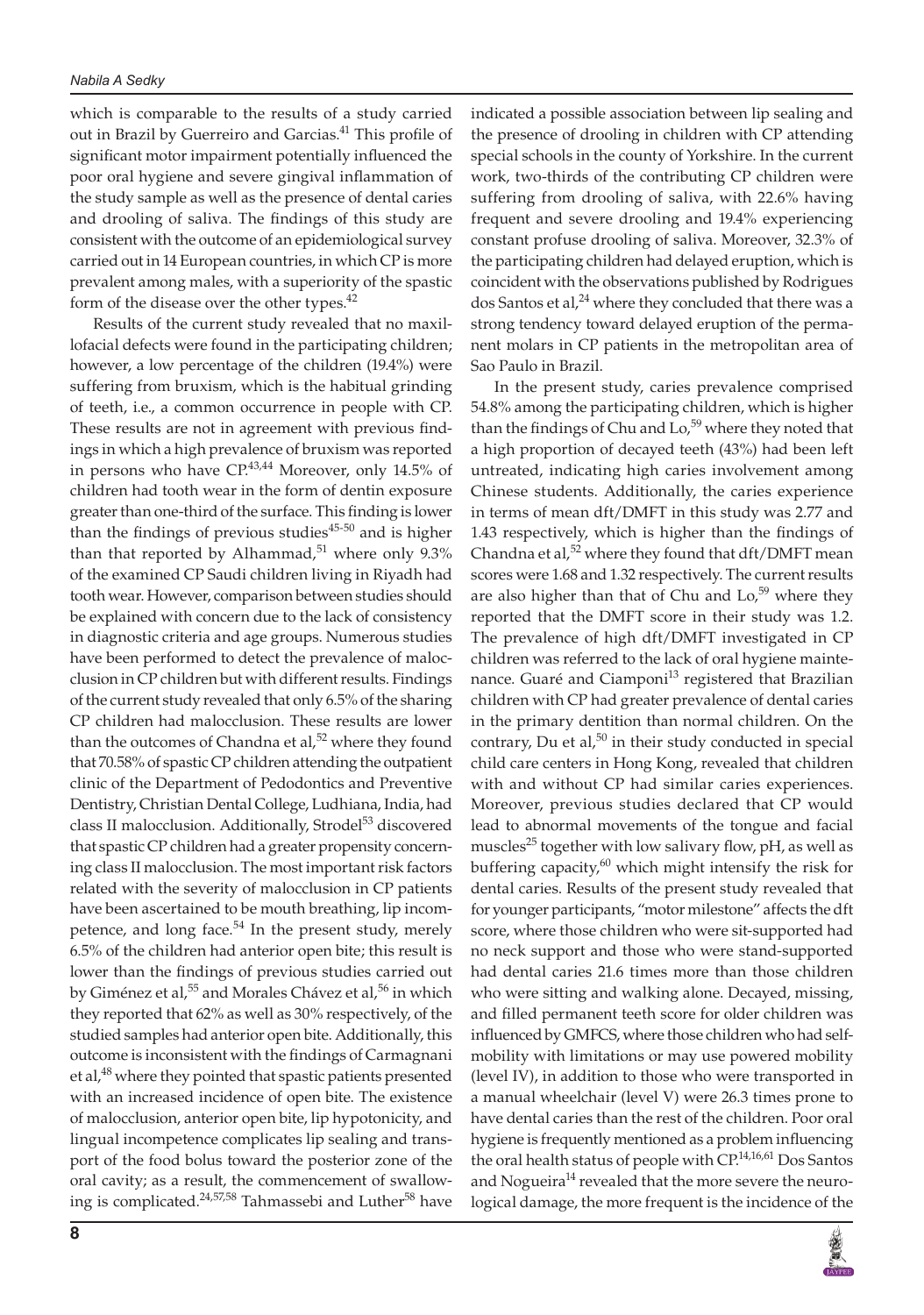biting reflex and consequently, the higher is the risk of oral diseases in Brazilian children with spastic CP due to the difficulty to implement adequate oral hygiene. When oral hygiene was assessed, poor oral hygiene and severe gingival inflammation were a predominant finding in this study, where 53.2% of the contributing children had poor oral hygiene represented through the OHI-S with an average of 1.60, and 43.6% of them had severe gingival inflammation represented by the MGI (mean = 1.64). These results are in accord with the findings of a previous study where 40% of the participants had poor oral hygiene.<sup>52</sup> Also, Guaré and Ciamponi<sup>61</sup> registered higher values of GI scores for Brazilian CP children with primary dentition in comparison to normal children. The oral hygiene status of the contributing children in the current study was affected by "GMFCS" as those children with levels IV and V were 14.7 times liable to have bad oral hygiene more than children who had other levels of GMFCS. Additionally, the gingival condition was influenced by "GMFCS" and "age" of the participants, as children with levels IV and V GMFCS were suffering from severe gingivitis 17.0 times more than children with levels I, II, and III GMFCS, and older children with levels IV and V GMFCS were 6.6 times at higher risk of experiencing severe gingivitis than younger children with I, II, and III GMFCS levels. A possible explanation for this may be that increased severity of the neurological damage in children with CP resulted in higher risk of oral diseases, $13,14$  and these individuals need to obtain efficient oral hygiene, but they are subjected to restricted oral care.

# **CONCLUSION**

Based on the findings of the current study, the mainstream of participating children had spastic quadriplegia, less than half of them were sit-supported, and more than one-fifth of the participants had no neck support, with about one-third of the investigated group had self-mobility with limitations or may use powered mobility (level IV of GMFCS), followed by those who were transported in a manual wheelchair (level V). No maxillofacial defects were detected among children and less than one-fifth of them were suffering from bruxism, while a small number of children had tooth erosion in the form of dentin exposure greater than one-fifth of the surface. Regarding the other oral conditions, a minority of children had open bite and developed class II, heavy food accumulation, history of oral ulcers, and malocclusion. Additionally, less than one-third of the contributors were experiencing delayed eruption, and just about onethird of them had no drooling of saliva. On the contrary, more than half of the participants had dental caries, and the most affected teeth were the posteriors, lower

followed by upper teeth, then the upper anterior teeth, and the least affected teeth were the lower anterior. The majority of children possessed poor oral hygiene and severe gingival inflammation. Moreover, children who were sit-supported had no neck support and those who were stand-supported were suffering from dental caries (dft) more than those children who were sitting and walking alone. Also, those children with levels IV and V GMFCS were prone to have dental caries (DMFT), susceptible to suffer from bad oral hygiene, and older children experiencing severe gingivitis more than younger ones with I, II, and III GMFCS levels.

# **LIMITATIONS**

- Only children of el-Shatby Hospital were included in the study.
- Only children between 3 and 12 years were enrolled in the study.

# **RECOMMENDATIONS**

- Increase the awareness of dental professionals concerning this group of children specifically, starting with dental students. This could be achieved through the enrollment of dental students in programs that permit them to visit those children in hospitals, schools, as well as the centers for children with special health care needs, so they can be acquainted with their environments, oral and dental health status, and treatment needs.
- Additionally, advanced training and long-term continuing education programs are recommended for dental professionals and ancillary staff to enhance their dental health awareness for this group of patients.
- Earlier preventive strategies in addition to professional and regular dental care should be incorporated within the framework of dedicated prophylactic and therapeutic programs for patients with CP, as they are a high-risk group for dental caries and periodontal diseases.
- Oral health preventive and therapeutic programs should be offered specifically for preschool children to have early intervention before the deterioration of their oral and dental health.
- Health education program for caregivers and parents of these children regarding proper oral hygiene practice and nutrition in order to take care of their children.
- Further studies should be conducted incorporating children with CP who were not covered in the current work. Children could be recruited from schools, centers for children with special health care needs, clinics, as well as from their homes.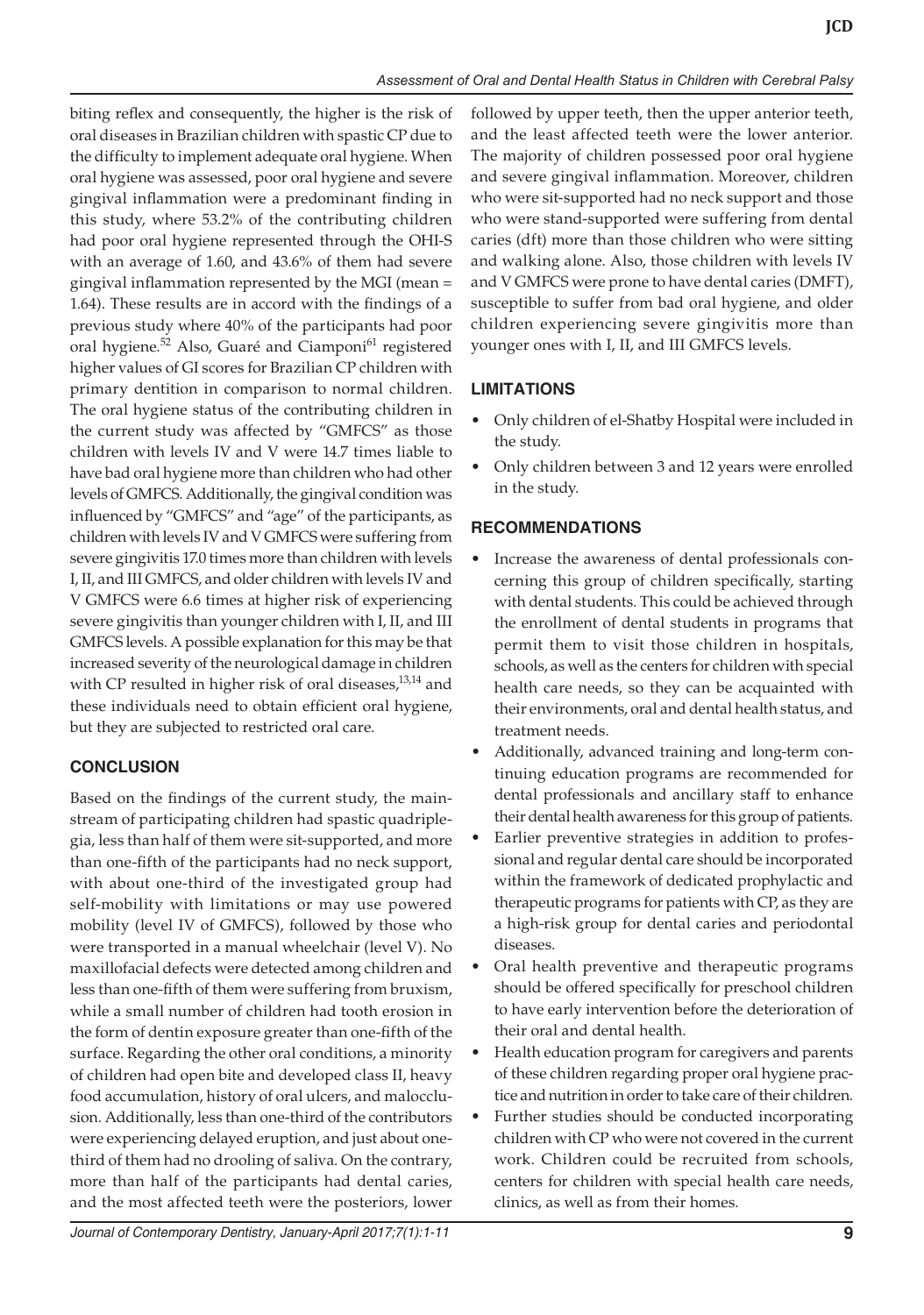## **REFERENCES**

- 1. Dougherty NJ. A review of cerebral palsy for the oral health professional. Dent Clin North Am 2009 Apr;53(2):329-338, x.
- 2. Winter S, Autry A, Boyle C, Yeargin-Allsopp M. Trends in the prevalence of cerebral palsy in a population-based study. Pediatrics 2002 Dec;110(6):1220-1225.
- 3. Europe SoCPi. Prevalence and characteristics of children with cerebral palsy in Europe. Dev Med Child Neurol 2002 Sep;44(9):633-640.
- 4. Paneth N, Hong T, Korzeniewski S. The descriptive epidemiology of cerebral palsy. Clin Perinatol 2006 Jun;33(2):251-267.
- 5. Bhasin TK, Brocksen S, Avchen RN, Van Naarden Braun K. Prevalence of four developmental disabilities among children aged 8 years – Metropolitan Atlanta Developmental Disabilities Surveillance Program, 1996 and 2000. MMWR Surveill Summ 2006 Jan;55(1):1-9.
- 6. Yeargin-Allsopp M, Van Naarden Braun K, Doernberg NS, Benedict RE, Kirby RS, Durkin MS. Prevalence of cerebral palsy in 8-year-old children in three areas of the United States in 2002: a multisite collaboration. Pediatrics 2008 Mar;121(3):547-554.
- 7. Arneson CL, Durkin MS, Benedict RE, Kirby RS, Yeargin-Allsopp M, Van Naarden Braun K, Doernberg NS. Prevalence of cerebral palsy: autism and developmental disabilities monitoring network, three sites, United States, 2004. Disabil Health J 2009 Jan;2(1):45-48.
- 8. Jones MW, Morgan E, Shelton JE. Primary care of the child with cerebral palsy: a review of systems (part II). J Pediatr Health Care 2007 Jul-Aug;21(4):226-237.
- 9. Sehrawat N, Marwaha M, Bansal K, Chopra R. Cerebral palsy: a dental update. Int J Clin Pediatr Dent 2014 May-Aug;7(2): 109-118.
- 10. Ingram, TTS. A historical view of the definition and classification of the cerebral palsies. In: Stanley F, Alberman A, editors. The epidemiology of the cerebral palsies. Philadelphia: JB Lippincott; 1984. p. 1-12.
- 11. Bleck, EE. Orthopaedic management in cerebral palsy. Philadelphia: JB Lippincott; 1987.
- 12. Koman LA, Smith BP, Shilt JS. Cerebral palsy. Lancet 2004 May;363(9421):1619-1631.
- 13. Guaré Rde O, Ciamponi AL. Dental caries prevalence in the primary dentition of cerebral-palsied children. J Clin Pediatr Dent 2003 Spring;27(3):287-292.
- 14. Dos Santos MT, Nogueira ML. Infantile reflexes and their effects on dental caries and oral hygiene in cerebral palsy individuals. J Oral Rehabil 2005 Dec;32(12):880-885.
- 15. Reddihough DS, Collins KJ. The epidemiology and causes of cerebral palsy. Aust J Physiother 2003 Feb;49(1):7-12.
- 16. Subasi F, Mumcu G, Koksal L, Cimilli H, Bitlis D. Factors affecting oral health habits among children with cerebral palsy: pilot study. Pediatr Int 2007 Dec;49(6):853-857.
- 17. Shaw L, Maclaurin ET, Foster TD. Dental study of handicapped children attending special schools in Birmingham, UK. Community Dent Oral Epidemiol 1986 Feb;14(1):24-27.
- 18. Pope JE, Curzon ME. The dental status of cerebral palsied children. Pediatr Dent 1991 May-Jun;13(3):156-162.
- 19. Evans DJ, Greening S, French AD. A study of the dental health of children and young adults attending special schools in South Glamorgan. Int J Paediatr Dent 1991 Apr;1(1):17-24.
- 20. Shapira J, Efrat J, Berkey D, Mann J. Dental health profile of a population with mental retardation in Israel. Spec Care Dentist 1998 Jul-Aug;18(4):149-155.
- 21. Desai M, Messer LB, Calache H. A study of the dental treatment needs of children with disabilities in Melbourne, Australia. Aust Dent J 2001 Mar;46(1):41-50.
- 22. Kozak R. Dental and periodontal status and treatment needs of institutionalized mentally retarded children from the province of West Pomerania. Ann Acad Med Stetin 2004;50(2):149-156.
- 23. Stevanovic R, Jovicic O. Oral health in children with cerebral palsy. Srp Arh Celok Lek 2004 Jul-Aug;132(7-8):214-218.
- 24. Rodrigues dos Santos MT, Masiero D, Novo NF, Simionato MR. Oral conditions in children with cerebral palsy. J Dent Child (Chic) 2003 Jan-Apr;70(1):40-46.
- 25. De Camargo MA, Antunes JL. Untreated dental caries in children with cerebral palsy in the Brazilian context. Int J Paediatr Dent 2008 Mar;18(2):131-138.
- 26. Nielsen LA. Caries among children with cerebral palsy: relation to CP – diagnosis, mental and motor handicap. ASDC J Dent Child 1990 Jul-Aug;57(4):267-273.
- 27. Sinha N, Singh B, Chhabra KG, Patil S. Comparison of oral health status between children with cerebral palsy and normal children in India: a case-control study. J Indian Soc Periodontol 2015 Jan-Feb;19(1):78-82.
- 28. World Medical Association. World Medical Association Declaration of Helsinki: ethical principles for medical research involving human subjects. JAMA 2013 Nov;310(20):2191-2194.
- 29. Hagberg B, Sanner G, Steen M. The dysequilibrium syndrome in cerebral palsy. Clinical aspects and treatment. Acta Paediatr Scand Suppl 1972 Feb;226:1-63.
- 30. Palisano R, Rosenbaum P, Walter S, Russell D, Wood E, Galuppi B. Development and reliability of a system to classify gross motor function in children with cerebral palsy. Dev Med Child Neurol 1997 Apr;39(4):214-223.
- 31. World Health Organization. Oral health surveys: basic methods. 5th ed. Geneva: WHO; 2013.
- 32. Bardsley PF, Taylor S, Milosevic A. Epidemiological studies of tooth wear and dental erosion in 14-year-old children in North West England. Part 1: the relationship with water fluoridation and social deprivation. Br Dent J 2004 Oct;197(7):413- 416; discussion 399.
- 33. Thomas-Stonell N, Greenberg J. Three treatment approaches and clinical factors in the reduction of drooling. Dysphagia 1988 Jun;3(2):73-78.
- 34. Rodrigues CR, Ando T, Guimaraes LO. Simplified gingival index for ages 4 to 6 and 7 to 10. (deciduous and mixed dentition). Rev Odontol Univ Sao Paulo 1989 Jul-Sep;3(3):414-419.
- 35. Greene JC, Vermillion JR. The simplified oral hygiene index. J Am Dent Assoc 1964 Jan;68:7-13.
- 36. Lobene RR, Weatherford T, Ross NM, Lamm RA, Menaker L. A modified gingival index for use in clinical trials. Clin Prev Dent 1986 Jan-Feb;8(1):3-6.
- 37. Löe H. The gingival index, the plaque index and the retention index systems. J Periodontol 1967 Nov-Dec;38(6)(Suppl): 610-616.
- 38. Landis JR, Koch GG. The measurement of observer agreement for categorical data. Biometrics 1977 Mar;33(1):159-174.
- 39. Rodriguez Vázquez C, Garcillan R, Rioboo R, Bratos E. Prevalence of dental caries in an adult population with mental disabilities in Spain. Spec Care Dentist 2002 Mar-Apr;22(2):65-69.
- 40. Donnell DO, Sheiham A, Wai YK. Dental findings in 4-, 14-, and 25-to 35-year-old Hong Kong residents with mental and physical disabilities. Spec Care Dentist 2002 Nov-Dec;22(6):231-234.